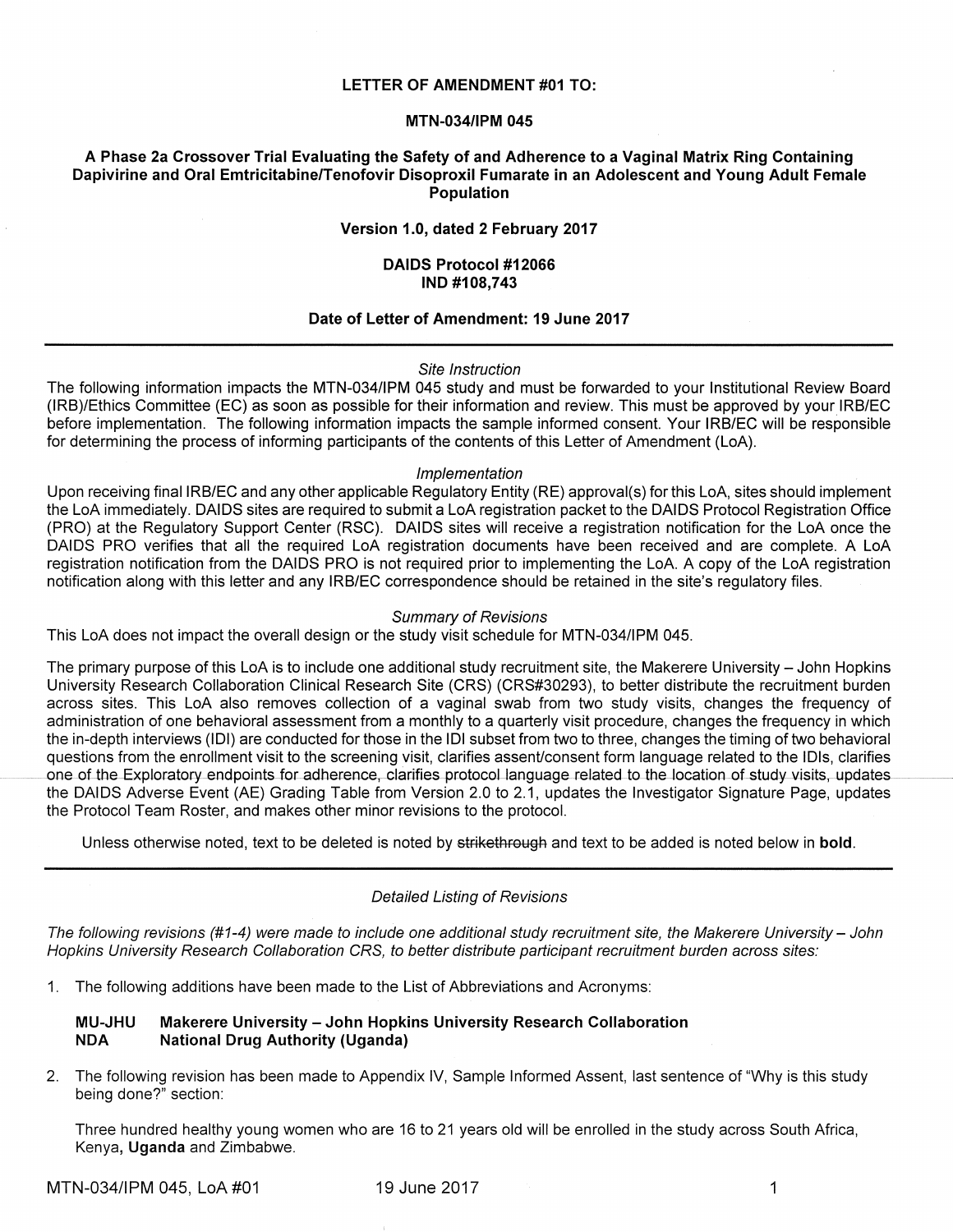3. The following revisions have been made to Appendix V, Sample Parent/Guardian Permission Form, and to Appendix VI, Sample Informed Consent Form, last paragraph of "Why is this study being done?" section:

Regulatory bodies, including the US Food and Drug Administration (FDA), the Kenyan Pharmacy and Poisons Board (PPB), the Medicines Control Authority of Zimbabwe (MCAZ), **the Ugandan National Drug Authority (NOA)** and the South African Medicines Control Council (MCC) ...

4. The following revisions have been made to Appendix V, Sample Parent/Guardian Permission Form, and to Appendix VI, Sample Informed Consent Form, "Who will be in this research study?" section:

Three hundred healthy adolescent and young women who are 16 to 21 years old will be enrolled in the study across various sites in South Africa, Kenya, **Uganda** and Zimbabwe.

The following revisions (#5-7) have been made to remove the collection of vaginal swabs for microbiota from two study visits and to change the frequency of the social harms/benefit assessment from a monthly to a quarterly schedule to reduce participant visit burden and study costs:

5. The following revisions have been made to Section 7.4.2, Visits 4-9, Visits 11-16, Visits 18-22: Week 4 through Week 68, Table 10, Visits 4-9, Visits 11-16, Visits 18-22: Week 4 through Week 68, sixth row under "Laboratory- Pelvic" component to remove vaginal swabs for microbiota from Visit 20, and fourth row under "Behavioral/Counseling" component to change the social harms/benefits assessment from a monthly to a quarterly schedule and only "if indicated" during the monthly visits:

| Behavioral/Counseling |  | Social harms/benefits assessment ∞*                |  |  |
|-----------------------|--|----------------------------------------------------|--|--|
| Pelvic<br>Laboratory  |  | Vaginal swabs for microbiota∞ (except on Visit 20) |  |  |

6. The following revision has been made to Section 7.4.3, Visit 23 - Week 72: Period 3 Product Use End/Early Termination Visit, Table 11, Visit 23 - Week 72: Period 3 Product Use End/Early Termination Visit, row under "Laboratory - Pelvic" component to remove vaginal swabs for microbiota from Visit 23:

| $P$ elvic $\blacksquare$<br>________<br><b>Contract Contract</b><br><b>SidtOry</b><br><del>ان است. است</del> swab for microbiota |
|----------------------------------------------------------------------------------------------------------------------------------|
|----------------------------------------------------------------------------------------------------------------------------------|

7. The following revisions have been made to Appendix I, Table of Visits and Study Procedures, ninth row in the "Behavioral" section to change the social harms/benefits assessment from a monthly to a quarterly schedule and only "if indicated" during the monthly visits, and fifth row in the "Laboratory - Pelvic" section to remove vaginal swabs for microbiota from Visits 20 and 23:

|                                  |                              | SCR:<br>Visit 1 | ENR:<br>Visit | Visits 4-9.<br>$11-16, 18-$      | PUEV:<br>Visit<br>23 | Visits/Phone<br>Contacts 3.<br>10.17.24 |
|----------------------------------|------------------------------|-----------------|---------------|----------------------------------|----------------------|-----------------------------------------|
| <b>BEHAVIORAL</b>                |                              |                 |               |                                  |                      |                                         |
| Social harms/benefits assessment |                              |                 |               | $\times \infty^*$                |                      |                                         |
| <b>LABORATORY</b>                |                              |                 |               |                                  |                      |                                         |
| <b>PELVIC</b>                    | Vaginal swabs for microbiota |                 |               | $\infty$ (except<br>on Visit 20) | y                    |                                         |

The following revisions (#8-14) have been made to change the frequency in which /Dis are conducted for those in the IOI subset from two to three to capture qualitative data on all three product use periods, and to clarify in the assent/consent forms that more than one IOI may be conducted with participants in the IOI subset:

8. The following revisions have been made to Section 7.4.2, Visits 4-9, Visits 11-16, Visits 18-22: Week 4 through Week 68, Table 10, Visits 4-9, Visits 11-16, Visits 18-22: Week 4 through Week 68, fifth row under "Behavioral/Counseling" component to move the IOI during the second product use period to an earlier visit and add one IOI during the third product use period: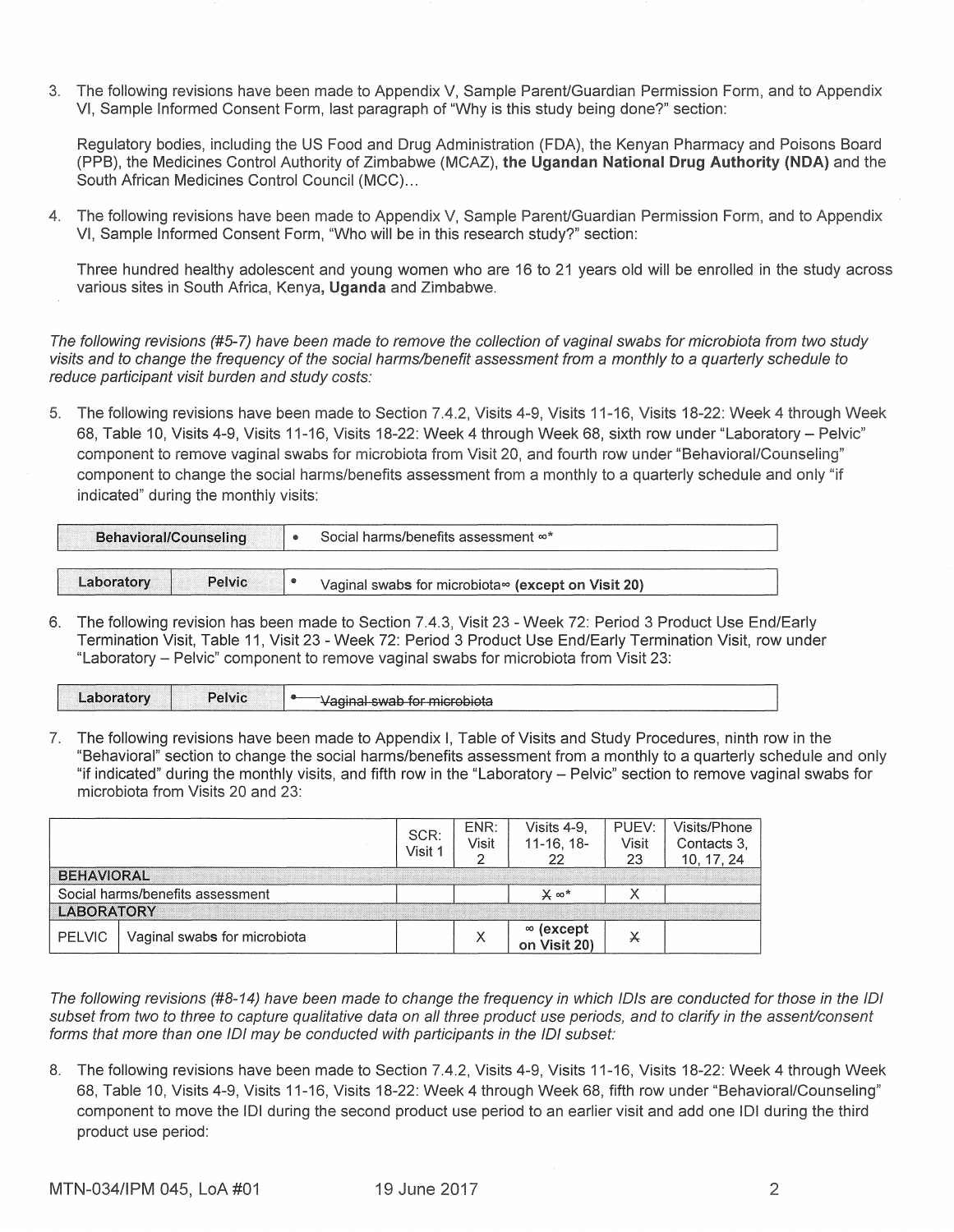| <b>Behavioral/Counseling</b> | In-depth interview (IDI) (Visits 5 and 16, 12 and 19 only) (subset of |
|------------------------------|-----------------------------------------------------------------------|
|                              | participants only) $\bullet$                                          |

9. The following revisions have been made to Section 7.7, Behavioral Evaluations, last sentence of last paragraph, to reflect the new IOI schedule:

For example, a participant's first IOI may be scheduled between the Month 2 and Month 3 visit, the second IOI may be scheduled between the Month 42-8 and Month 43-9 visit, the third IDI may be scheduled between the Month 14 and Month 15 visit, and the FGD may be scheduled at a later date than their Month 18 visit to accommodate availability for both the site and for other study participants.

10. The following revisions have been made to Appendix I, Table of Visits and Study Procedures, tenth row in the "Behavioral" section to move the IOI during the second product use period to an earlier visit and add one IOI during the third product use period:

|                                                        | SCR:<br>Visit 1 | ENR:<br>Visit 2 | Visits 4-9, 11-<br>16, 18-22            | PUEV:<br>Visit<br>23 | Visits/Phone<br>Contacts 3,<br>10, 17, 24 |
|--------------------------------------------------------|-----------------|-----------------|-----------------------------------------|----------------------|-------------------------------------------|
| <b>BEHAVIORAL</b>                                      |                 |                 |                                         |                      |                                           |
| In-depth interview (IDI) (subset of participants only) |                 |                 | (Visits 5 and<br>46, 12 and 19<br>only) |                      |                                           |

11. The following revisions have been made to Appendix IV, Sample Informed Assent, third bullet point of "What will be done at my visits?" section to allow for multiple IOls with individual participants in the IOI subset:

We may also ask you to do an one or more interviews with staff alone or in a group with other young women who are in the study. We may audio-tape thisthe interview(s). It is your choice if you want to do thisthe interview(s).

12. The following revision has been made to Appendix IV, Sample Informed Assent, last sentence of "Cost and Reimbursement" section to allow for multiple IDIs with individual participants in the IDI subset:

If you are chosen to take part in the discussion(s) with staff alone or in a group...

13. The following revisions have been made to Appendix V, Sample Parent/Guardian Permission Form, and to Appendix VI, Sample Informed Consent Form, third bullet point of "What procedures will be done for this study?" section to allow for multiple IDls with individual participants in the IOI subset:

We may also ask your child/you to do an one or more interviews with staff alone or in a group with other young women who are in the study. She/You may choose not to do either. During the interview(s) or group discussion, we may ask her/you to discuss her/your use of the study products, her/your feelings about the study products and about being in the study, and other questions that can help researchers to better understand participants' experiences while in the study. We may audio-tape the interview(s) or group discussion.

14. The following revision has been made to Appendix V, Sample Parent/Guardian Permission Form, and to Appendix VI, Sample Informed Consent Form, last sentence of "Reimbursement" section to allow for multiple IOls with individual participants in the IOI subset:

If she/you is/are chosen to take part in the discussion(s) with staff alone or in a group...

The following revisions (#15-17) have been made to change the timing of two baseline behavioral questions from the enrollment visit to the screening visit to better capture participants' baseline responses to select questions that may be altered by the 2-month screening to enrollment window:

15. The following addition has been made to Section 7.3, Visit 1: Screening Visit, Table 7, Visit 1: Screening Visit, first row under "Behavioral/Counseling" component to add a targeted baseline behavioral assessment:

| <b>Behavioral/Counseling</b> | Targeted baseline behavioral assessment |  |
|------------------------------|-----------------------------------------|--|
| MTN-034/IPM 045, LoA #01     | 19 June 2017                            |  |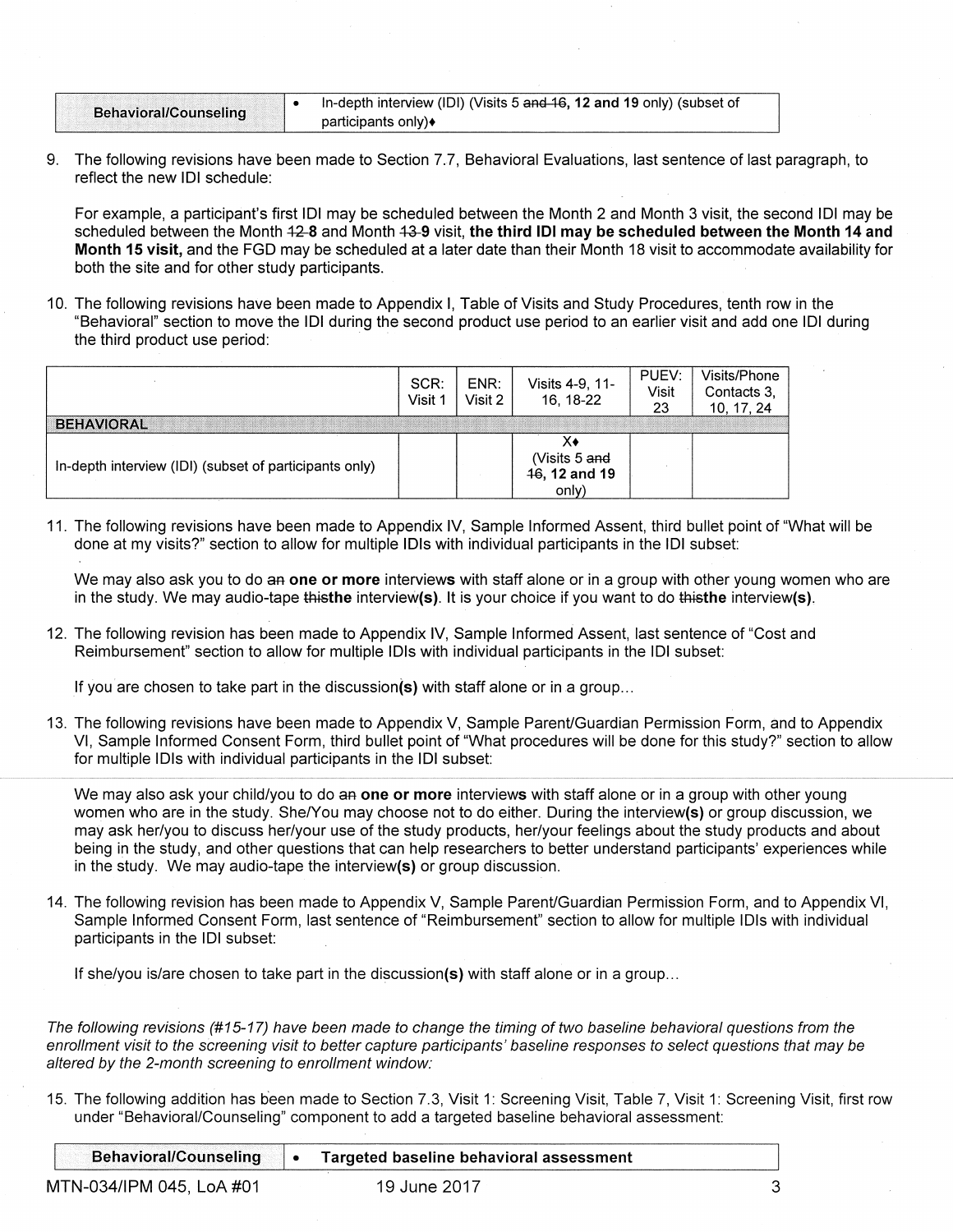16. The following revision has been made to Appendix I, Table of Visits and Study Procedures, sixth row in the "Behavioral" section to add a targeted baseline behavioral assessment at Screening:

|                       | SCR:<br>Visit <sup>4</sup> | ENR:<br>Visit 2 | Visits 4-9, 11-<br>16, 18-22 | PUEV:<br>Visit 23 | Visits/Phone<br>Contacts 3,<br>17.24<br>10 |
|-----------------------|----------------------------|-----------------|------------------------------|-------------------|--------------------------------------------|
| <b>BEHAVIORAL</b>     |                            |                 |                              |                   |                                            |
| Behavioral assessment | X (Targeted)               |                 | $\infty$                     |                   |                                            |

- 17. The following revisions have been made to Appendix IV, Sample Informed Assent, first bullet point of "What will be done at my visits?" section, and to Appendices V and VI, Sample Parent/Guardian Permission Form and Appendix VI, Sample Informed Consent Form, first bullet point of "What procedures will be done for this study?" section:
	- We will ask questions about your/your child's health and any medications you/she may be taking. We will also ask questions about your/her living situation to see if it affects your/her use of the study products, **and about your/her reasons for wanting to join this study and how you/she view/s your/her risk for getting HIV.**

The following revision (#18) has been made to clarify one of the Exploratory endpoints of adherence:

18. The following revision has been made to the Protocol Summary, third bullet point of third Exploratory Endpoint, and to Section 4.2, Summary of Major Endpoints, third bullet point of third Exploratory Endpoint:

**Returned VRs and pill count-bottles** 

The following revisions (#19-22) have been made to clarify protocol language related to the location of study visits, to more explicitly distinguish between what DAIDS regards as the site (i.e., the CRS), and what the study participants will regard as the site (i.e., the clinic where they will be consented and undergo all study visit procedures) in the protocol:

19. The following revision has been made to Section 6. 5, Retrieval of Study Product, first sentence of first paragraph:

Study participants will be instructed to return all study products (unused FTC/TDF oral tablets or unused/used VR) to the **siteclinic** at each scheduled study visit.

20. The following revisions have been made to Section 7.1, Pre-Screening, third and last sentences:

If deemed acceptable, during pre-screening interactions study staff may explain the study to potential participants and ascertain elements of presumptive eligibility, to be confirmed at **oo-siteclinic** screening visits ... Any participant who at any time expresses an interest in involving her current sexual partner and/or family members in discussions about study participation will be encouraged to bring them to the clinic site, where...

21. The following revision has been made to Section 7.6, Final Contact, third sentence:

Study sites may complete these contacts at the study **siteclinic** or at community-based locations ...

22. The following deletion has been made to Section 13.4.1, Risks, FTC/TDF sub-section, last sentence of first paragraph:

Participants taking FTC/TDF will be monitored closely for any side effects, and are asked to report all side effects to the study site-clinician.

## Additional minor modifications include:

- 23. Throughout the protocol the DAIDS Table for Grading the Severity of Adult and Pediatric Adverse Events was updated from Version 2.0, November 2014 to Version 2.1, March 2017.
- 24. The Investigator Signature Page has been revised to comply with updated DAIDS guidelines and newly required language.

MTN-034/IPM 045, LoA #01 19 June 2017 19 June 2017